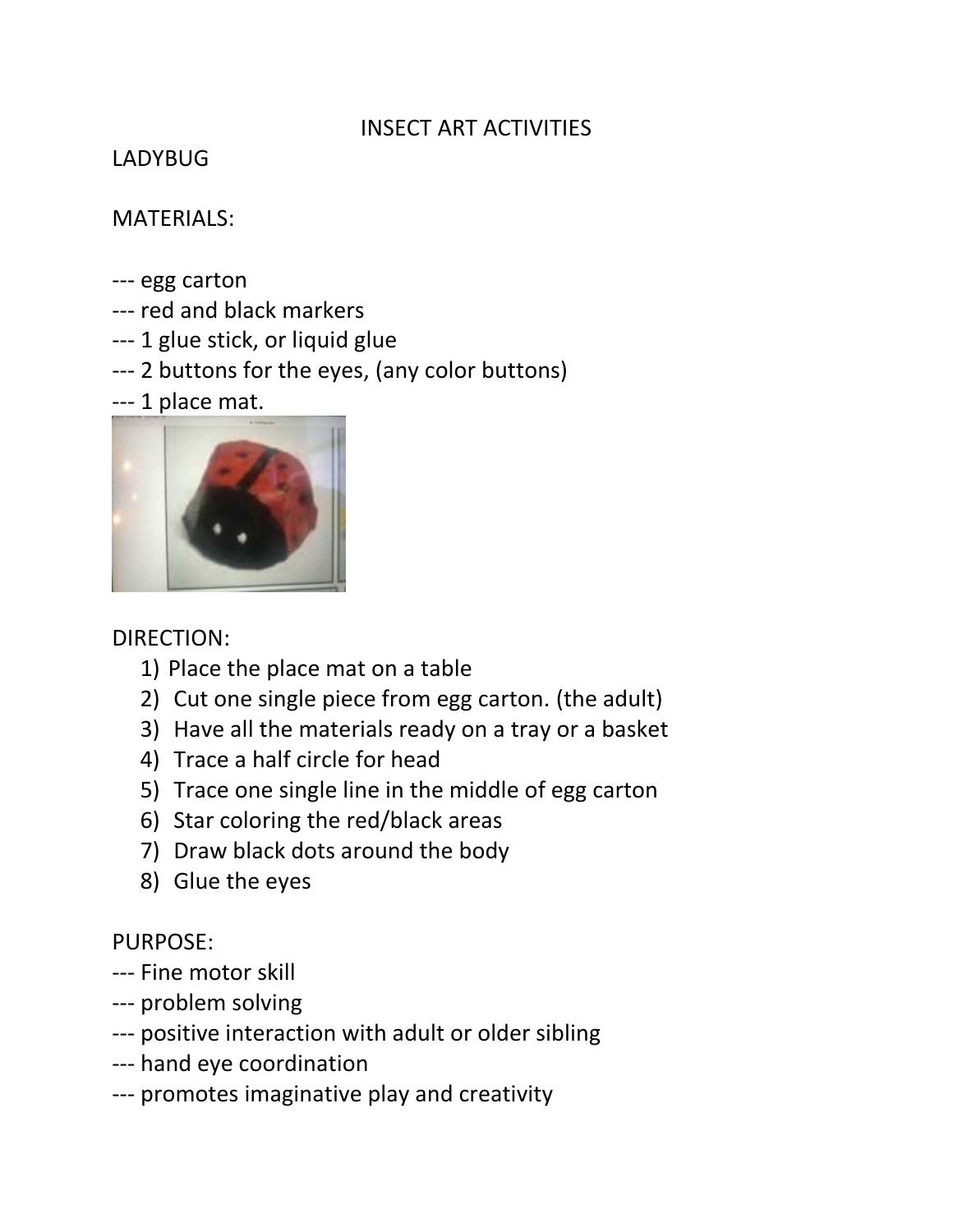EXTENTIONS:

- --- Make different colored ladybugs. Yellow, orange etc.
- --- Read a book about insects/ladybugs
- --- Glue the ladybug in a stick
- --- Pipe cleaner
- --- Use rocks
- --- Use paint
- --- Black cotton balls



# CATERPILLAR

#### MATERIALS:

- --- Place mat
- --- Egg carton
- --- Makers: green, yellow, brown and black
- --- 2 eyes
- --- 2 Pipe cleaners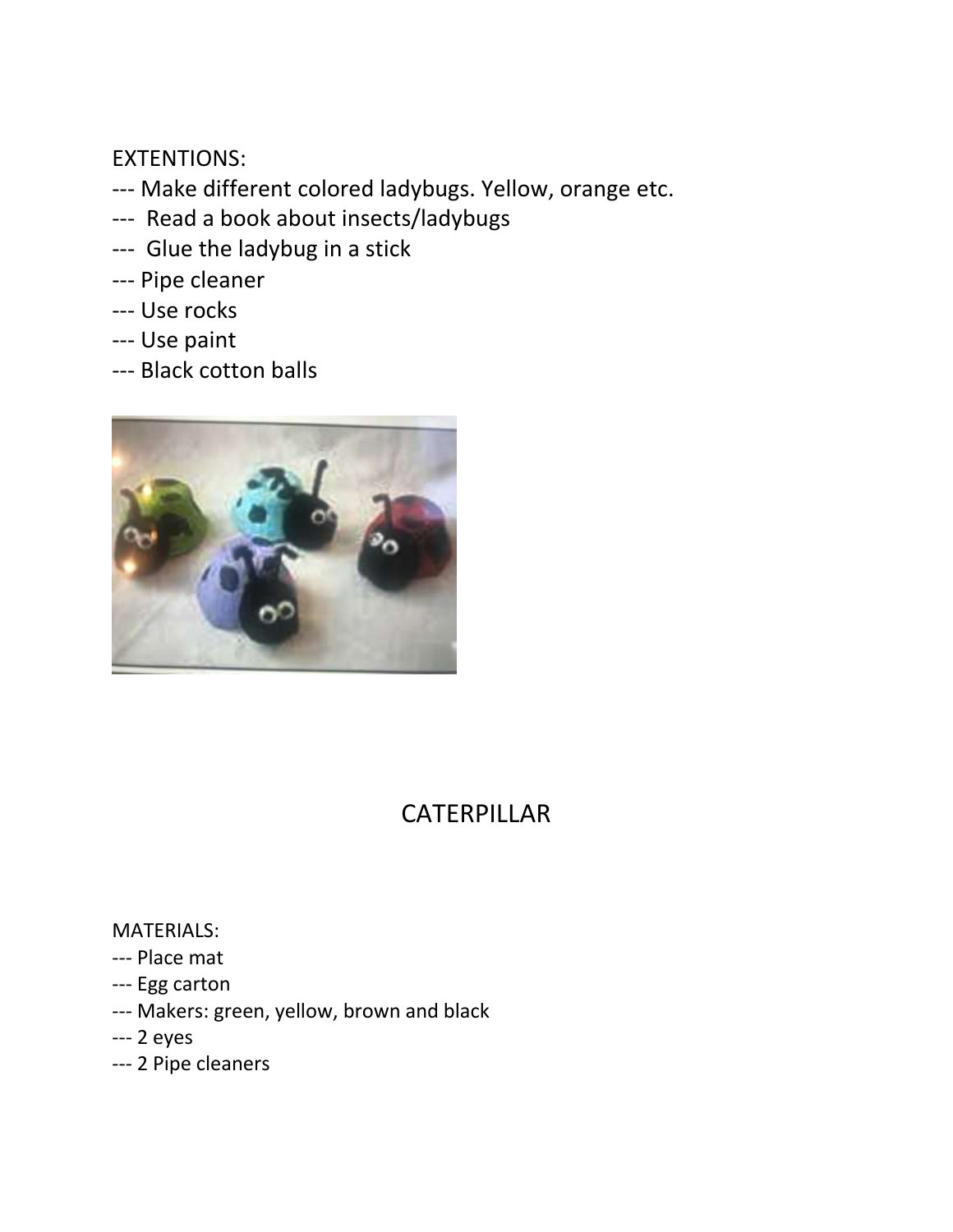DIRECCTION:

- --- Place the place mat on a table
- --- Cut the egg carton the size your child like
- --- Color the bumps in different colors
- --- Make a hole on top of the head
- --- Put the pipe cleaners through the hole. One in each side
- --- Glue the eyes

PURPOSE:

- --- Fine Motor Development
- --- Problem Solving
- --- Hand Eye Coordination and control
- --- Appreciation of art
- --- Self Motivation

#### EXTENSIONS:

- --- Make different sizes, short, long, medium caterpillars
- --- Read a book about caterpillars (the very hungry caterpillar)
- --- Child can write a short story

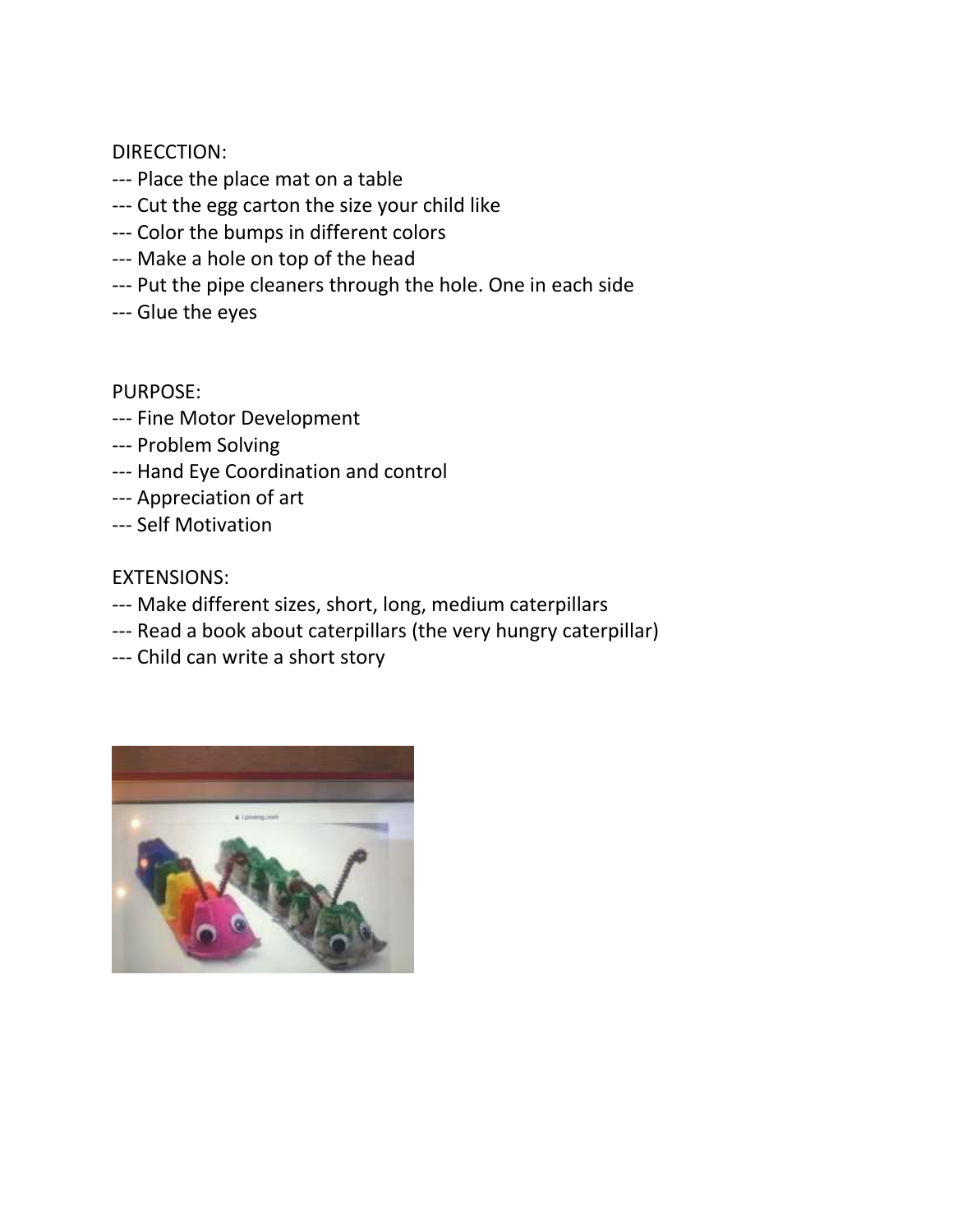# BUMBLE BEE

# MATERIALS:

- --- Place Mat
- --- Egg Carton
- --- 2 Eyes (you can use buttons)
- --- 2 Pipe Cleaners
- --- Markers
- --- Coffee Filter
- --- Glue



# DIRECTIONS:

- --- Put Place mat on table
- --- Have ready all materials you will need on a tray or basket
- --- Cut the egg carton with 2 bumps. (head and body)
- --- Color the bee's body: yellow with black lines
- --- Color the coffee filter for the wing
- --- Pinch the coffee filter in the middle and glue it behind head
- --- Glue eyes
- --- Make 2 holes on top of head
- --- Place the pipe cleaner through the holes

PURPOSE:

- ---Fine Motor Development
- --- Hand eye coordination